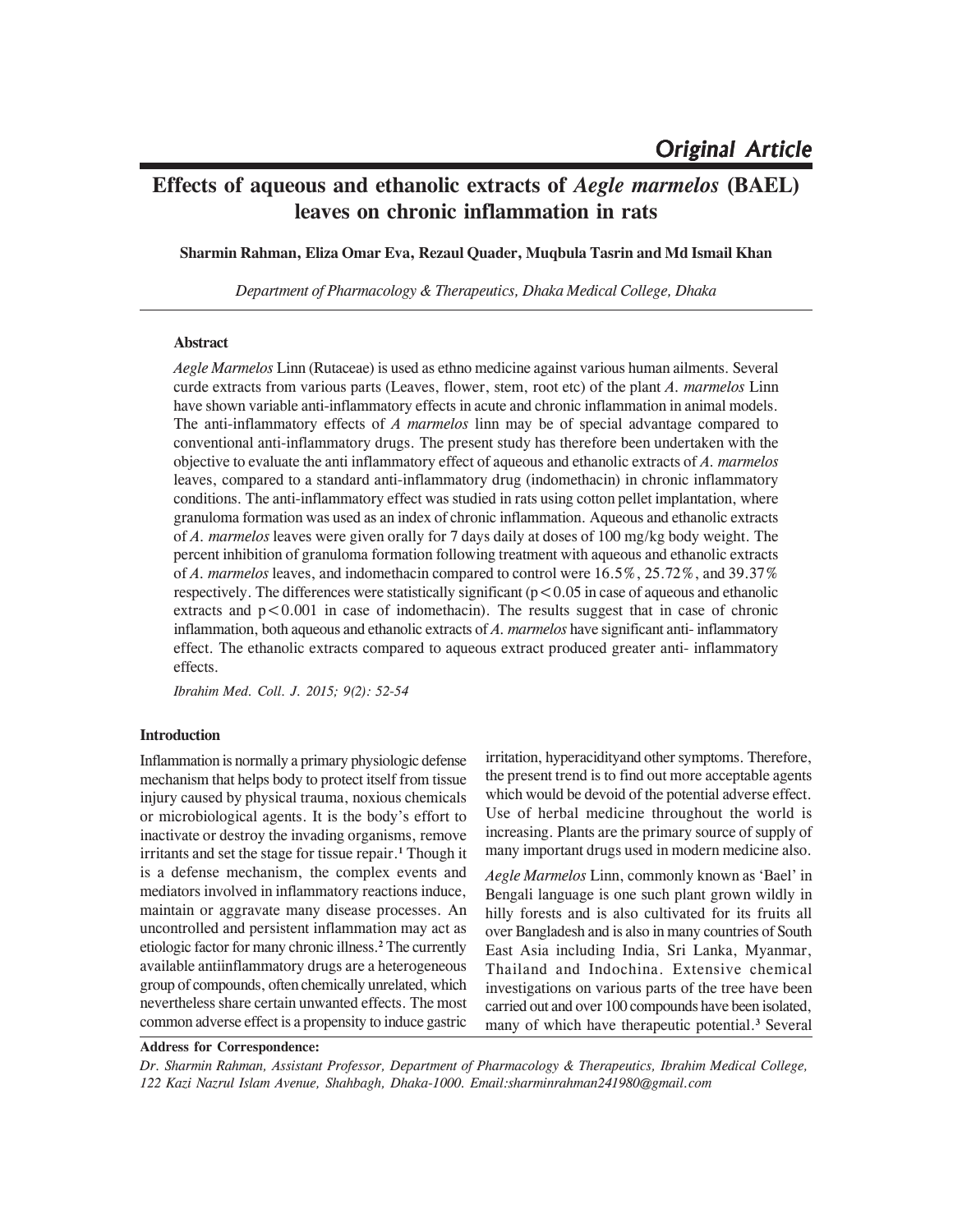crude extracts of *A. marmelos* Linn have shown significant anti-inflammatory (in both acute and chronic inflammatory animal models) effect.**4,5** Considering its reported anti-inflammatory properties and availability the present study was undertaken to evaluate the anti-inflammatory effect of aqueous and ethanolic extracts of *A. Marmelos* leaves compared to a standard antiinflammatory drug (indomethacin) in case of chronic inflammation in rats.

#### **Materials and Methods**

#### *Plant material and preparation of extract*

The leaves of Aegle marmelos were collected from Botanical garden, Mirpur and authenticated by the Bangladesh National Herbarium, Dhaka. Aqueous & ethanolic extract were prepared in Drug Research Laboratory of Center for Advanced Research of Science (CARS), Dhaka University following standard method.

#### *Animals*

Thirty two (32) Wister Albino Rats of either sex, weighting between 100-150g were kept under standard condition of light and temperature, fed with standard rat pellet diet and allowed to drink water *ad libitum*.

#### *Experimental design*

The antiinflammatory activity of extracts *A. marmelos* leaves was tested by cotton pellet induced granuloma in rats.**6,7** Experimental rats were divided into four groups each consisting of eight. Chronic inflammation (granuloma) was induced by implanting one autoclaved cotton pellet (10mg) subcutaneously in one groin of each rat by making small subcutaneous incision on 1<sup>st</sup> day. They were treated as follows for 7 days: Group 1 served as control that received normal saline, Group 2 and Group 3 were given aqueous and ethanolic extracts of *A. marmelos* leaves respectively at a dose of 100mg/ kg body weight, Group 4 were given indomethacin at a dose of 10mg/kg body weight orally. On the  $8<sup>th</sup>$  day rats were sacrificed and implanted cotton pellets were dissected out, dried in a hot air oven at 60**<sup>0</sup>** C and the final weights were measured. The difference between the initial and final weight of cotton pellets were considered to be the weight of granulomatous tissue produced. The dry weight correlates well with the amount of granulomatous tissue formed. The percentage change of granuloma weight relative to vehicle control group was taken as an index of chronic antiinflammatory activity.

Percent inhibition of granuloma formation was calculated in each case by using the formula: 100 x (1- Wt / Wc). Where,  $Wt =$  mean dry weight of granuloma in drug treated group;

 $Wc$  = mean dry weight of granuloma in drug untreated control group.

### *Statistical Analysis*

All the results have been expressed as the mean  $\pm$ standard error of mean. The significance of the differences between treatment and control group were calculated using student's t-test.

#### **Results**

In the study, mean initial weight of cotton pellets in each group were  $10.17 \pm 0.02$  mg. The increase in weight of cotton pellet following 7 days of treatment in control (Group 1), aqueous extract (Group 2), ethanolic extract (Group 3) and indomethacin (Group 4) groups were  $62.56 \pm 0.77$  mg,  $52.24 \pm 0.78$  mg,  $46.47 + 1.42$  mg,  $37.93 + 0.88$  mg respectively. The difference in cotton pellet weight (granuloma) of aqueous extract (Group 2), ethanolic extract (Group 3) and indomethacin (Group 4) treated groups compared to control (Group 1) were statistically significant  $(p<0.05$  in group 1 Vs Group 2, 3 and  $p<0.001$  in Group 1 Vs Group 4). The detail results have been shown in Table-1. The percent inhibition of granuloma formation following treatment with aqueous extract (Group 2), ethanolic extract (Group 3) and indomethacin (Group 4) compared to control (Group 1) were 16.5%, 25.72% and 39.37% respectively.

#### **Discussion**

Inflammation, though basically is a part of body's defense mechanism, the complex events and mediators involved in inflammatory reactions may induce, maintain or aggravate many disease processes. An uncontrolled and persistent inflammation may act as causative factor for many chronic illness. Commonly used antiinflammatory drugs such as non-steroidal antiinflammatory drugs (NSAIDs) and corticosteroids, besides being costly, have their own limitation and are frequently associated with unwanted side effects notably gastrointestinal disturbances including peptic